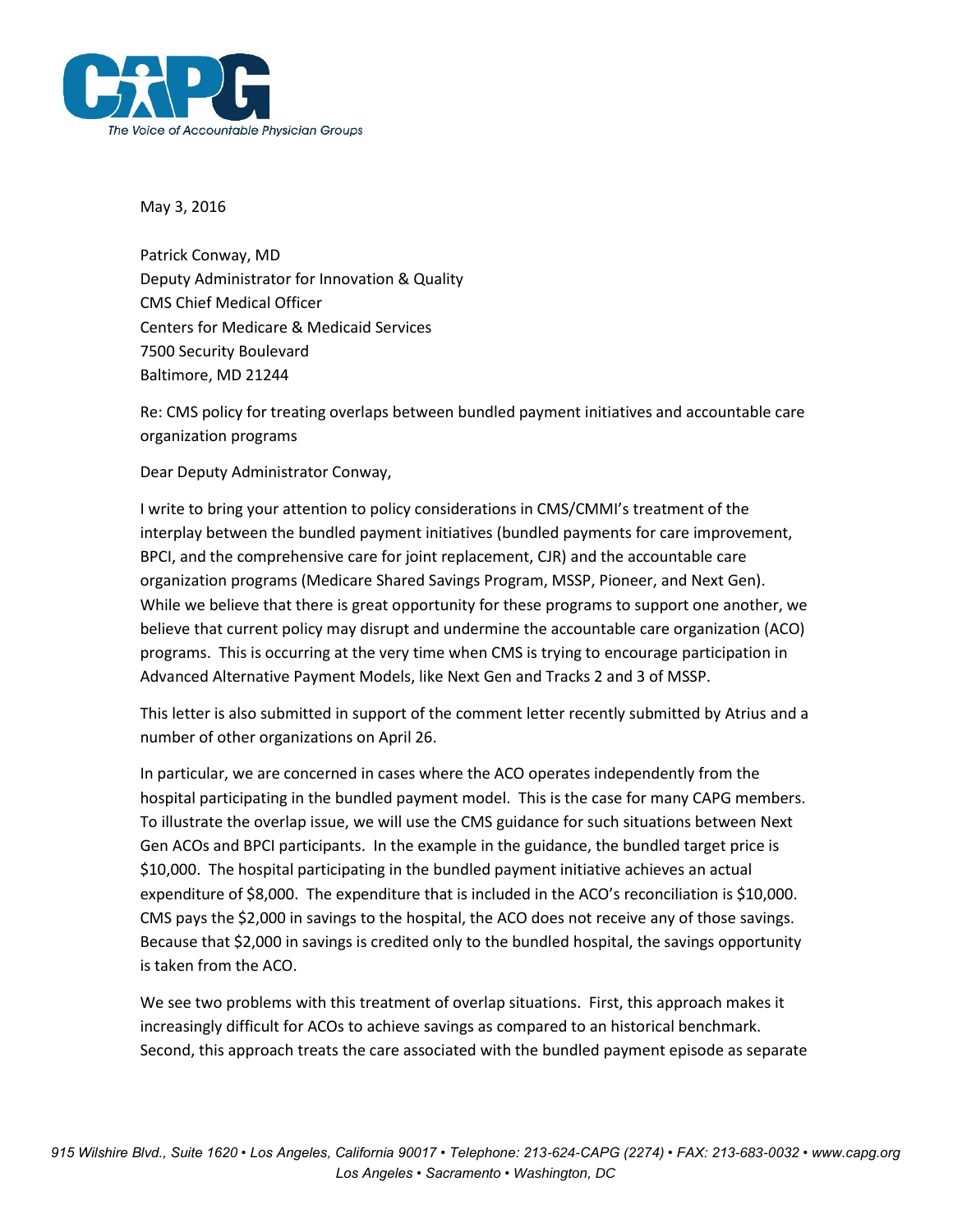and distinct from the activities of the ACO, rewarding only the hospital bundler for the savings associated with a bundled payment patient. Each issue is described in greater detail below.

This approach to overlap illustrates the problems with using historical expenditure benchmarking in the Medicare ACO programs. We believe that historical expenditure benchmarks provide a barrier to success in the ACO program. Particularly for efficient organizations, continuing to try to improve against their own historical performance is increasingly difficult. The overlap policy makes it even more difficult, eliminating savings associated with the bundled payment patients, and therefore eliminating a source of savings for ACO participants. It thus becomes even harder to generate savings as compared to the historical benchmark. As we wrote in our recent comments on the agency's proposed changes to the Medicare Shared Savings Program benchmarking methodology, we encourage CMS to adopt an approach to benchmarking that does not rely on historical performance and looks instead at national or regional comparisons. The ACO should have the option to select the benchmarking comparison (regional or national) that best meets its circumstances. We believe that the issue described above would be substantially mitigated and might disappear altogether if the ACO benchmarks were based on regional or national comparisons rather than historical expenditures.

With this overlap policy, we believe that CMS is inadvertently making a policy judgment that it is solely the work of the hospital that contributes to the lower actual episode expenditures for patients involved in bundled episodes. We believe that this is a flawed assumption and skews toward hospitals and against physician organizations. As you know, CAPG members are engaged in robust efforts to manage the care of patients discharged from the hospital. These care management programs are well-document to have led to lower readmission rates and higher quality for Medicare seniors. All of these interventions undoubtedly contribute to lower expenditures. Therefore, assuming that all of the savings achieved in a bundled payment episode are attributable only to the efforts of the hospital bundler discounts the important work of physician organizations in managing care outside of the hospital, improving the quality and lowering the cost. It is an unjustified and misdirected policy precedent to subordinate ACOs to bundlers.

We are committed to the future of risk-based coordinated care models. We think there is tremendous opportunity to improve the quality of care and reduce costs by moving from feefor-service to APMs. However, we believe that the APM options must be attractive to physician organizations to facilitate the transition. This requires certain modifications to existing policy. Perhaps most importantly, this requires a shift away from historical expenditure benchmarking in the ACO program.

Finally, we reiterate our call for the agency to devise advanced APM models that reward organizations sophisticated in care coordination and managing risk. We continue to believe that there has been a substantial amount of focus on organizations that are looking for the "on ramp" to risk but not enough focus on those that have been engaged in care coordination for decades. We reiterate our call for CMS to continue to develop models on both ends of the risk